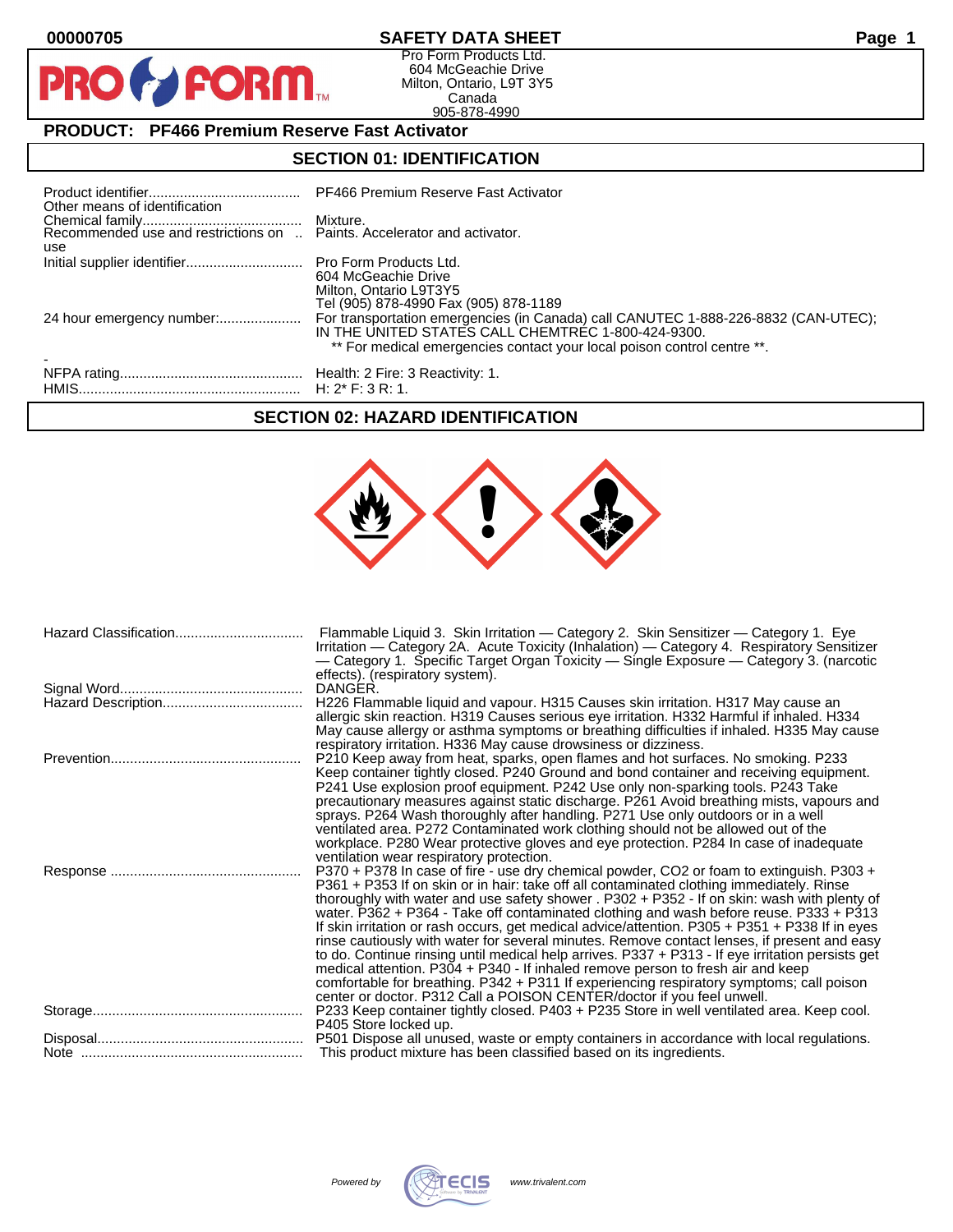# **PRODUCT: PF466 Premium Reserve Fast Activator**

| <b>SECTION 03: COMPOSITION / INFORMATION ON INGREDIENTS</b>                                |            |           |  |
|--------------------------------------------------------------------------------------------|------------|-----------|--|
| <b>ICHEMICAL NAME AND SYNONYMS</b>                                                         | CAS#       | IWT. %    |  |
| Homopolymer of HDI                                                                         | 28182-81-2 | 40-70     |  |
| 4-Chlorobenzotrifluoride                                                                   | 98-56-6    | 10-30     |  |
| n-Butyl Acetate                                                                            | 123-86-4   | $7-13$    |  |
| Light aromatic naphtha*                                                                    | 64742-95-6 | $1 - 5$   |  |
| Hexamethylene -1,6-Diisocyanate                                                            | 822-06-0   | $0.1 - 1$ |  |
| < <the a="" actual="" as="" concentration(s)="" secret="" trade="" withheld="">&gt;.</the> |            |           |  |

\*Light aromatic naphtha (64742-95-6) contains: \*

1,2,4-trimethylbenzene ( $<32\%$ ), Cumene ( $<1.1\%$ ), and xylene ( $<2.2\%$ )

# **SECTION 04: FIRST-AID MEASURES**

|                                                                  | If inhaled, remove to fresh air. If not breathing, give artificial respiration. If breathing is                                                                                                                                                                                                                                                                                                                                                                                                                                                                                                                                                                                                                                                                                                                                                                                                                                                                                    |
|------------------------------------------------------------------|------------------------------------------------------------------------------------------------------------------------------------------------------------------------------------------------------------------------------------------------------------------------------------------------------------------------------------------------------------------------------------------------------------------------------------------------------------------------------------------------------------------------------------------------------------------------------------------------------------------------------------------------------------------------------------------------------------------------------------------------------------------------------------------------------------------------------------------------------------------------------------------------------------------------------------------------------------------------------------|
|                                                                  | difficult, give oxygen, obtain medical attention.<br>If ingestion is suspected, contact physician or poison control center immediately. Do not induce vomiting. Rinse mouth with water. If spontaneous vomiting occurs have victim lean<br>forward with head down to prevent aspiration of fluid into the lungs. Never give anything by                                                                                                                                                                                                                                                                                                                                                                                                                                                                                                                                                                                                                                            |
|                                                                  | mouth to an unconscious person.<br>Remove all contaminated clothing and immediately wash the exposed areas with copious<br>amounts of water for a minimum of 30 minutes or up to 60 minutes for critical body areas. If<br>irritation persists, seek medical attention.                                                                                                                                                                                                                                                                                                                                                                                                                                                                                                                                                                                                                                                                                                            |
|                                                                  | In case of contact, immediately flush eyes, keeping eyelids open, with plenty of water for at<br>least 15 minutes. Check for and remove any contact lenses, if safe and easy to do so.<br>Obtain medical attention.                                                                                                                                                                                                                                                                                                                                                                                                                                                                                                                                                                                                                                                                                                                                                                |
| Most important symptoms and effects,<br>whether acute or delayed | Harmful if swallowed, in contact with skin or if inhaled. Causes skin and eye irritation. Can<br>cause skin sensitization. May cause respiratory irritation. May cause allergy or asthma<br>symptoms or breathing difficulties if inhaled. High vapour concentrations may be irritating to<br>the respiratory tract. Vapors have a narcotic effect and may cause headache, fatigue,<br>dizziness and nausea.                                                                                                                                                                                                                                                                                                                                                                                                                                                                                                                                                                       |
| Additional information                                           | In all cases, if irritation persists seek medical attention. Eye: stain for evidence of corneal<br>injury. If cornea is burned, instill antibiotic steroid preparation frequently. Workplace<br>vapours have produced reversible corneal epithelial edema impairing vision. Skin: this<br>compound is a known skin sensitizer. Treat symptomatically as for contact dermatitis or thermal burns. If burned, treat as thermal burn. Ingestion: treat symptomatically. There is<br>no specific antidote. Inducing vomiting is contraindicated because of the irritating nature of<br>this compound. Respiratory: this compound is a known pulmonary sensitizer. Treatment is<br>essentially symptomatic. An individual having a skin or pulmonary sensitization reaction to this material should be removed from exposure to any isocyanate. In the event of an<br>incident involving this product ensure that medical authorities are provided a copy of this<br>safety data sheet. |

# **SECTION 05: FIRE-FIGHTING MEASURES**

media Do not use water in a jet.

any hazardous combustion products

Suitable and unsuitable extinguishing ..... Dry chemical. Carbon dioxide. Foam. In cases of larger fires, water spray should be used.

Specific hazards arising from the ............. Flammable liquid. Thermal decomposition products are toxic. May include:. Oxides of hazardous product, such as the nature of carbon (CO, CO2). Oxides of nitrogen. Hydrogen cyanide. Isocyanates. Smoke. Other Special protective equipment and ............ Firefighter should be equipped with self-contained breathing apparatus and full protective clothing to protect against potentially toxic and irritating fumes. Solvent vapours may be heavier than air and may build up and travel along the ground to an ignition source, which

may result in a flash back to the source of the vapours. Cool fire-exposed containers with cold water spray. Heat will cause pressure buildup and may cause explosive rupture. During a fire, isocyanate vapours and other irritating, highly toxic gases may be generated by thermal decomposition or combustion.

# **SECTION 06: ACCIDENTAL RELEASE MEASURES**

Personal precautions, protective ............ No action shall be taken involving any personal risk or without suitable training. Take equipment and emergency procedures precautions against static discharge. Use non-sparking tools and equipment to pick up the spilled material. Ventilate area, eliminate all sources of ignition, sound alarm, avoid all skin and eye contact and avoid breathing vapours.

Methods and materials for containment and cleaning up

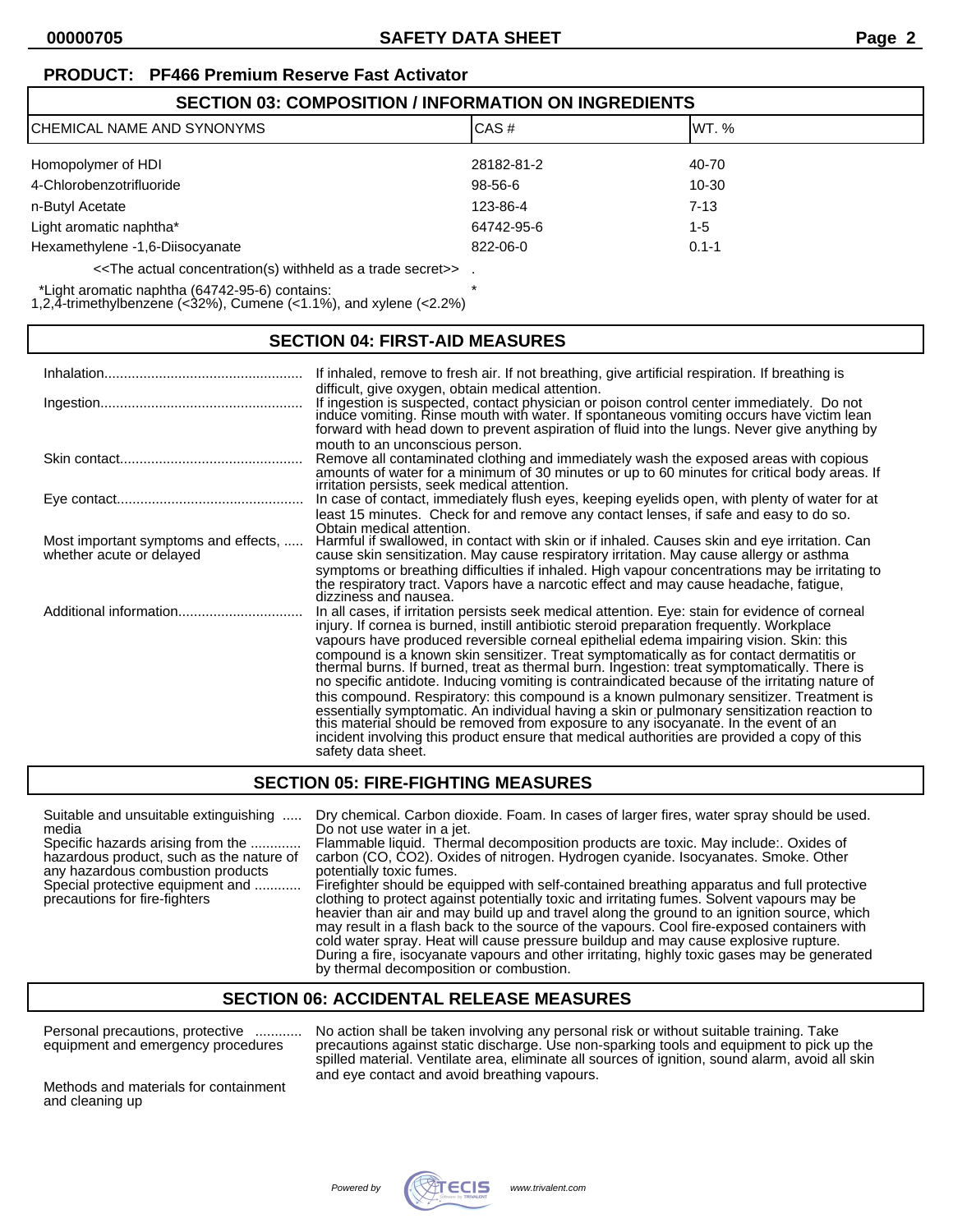### **PRODUCT: PF466 Premium Reserve Fast Activator**

### **SECTION 06: ACCIDENTAL RELEASE MEASURES**

| Ventilate. Eliminate all sources of ignition. Contain the spill. Avoid all personal contact.<br>Evacuate all non-essential personnel. Prevent runoff into drains, sewers, and other<br>waterways. Absorb with earth, sand, or another dry inert material. Shovel into suitable<br>unsealed containers, transport to well-ventilated area (outside) and treat with neutralizing                                                                                                                                                                                                                                    |
|-------------------------------------------------------------------------------------------------------------------------------------------------------------------------------------------------------------------------------------------------------------------------------------------------------------------------------------------------------------------------------------------------------------------------------------------------------------------------------------------------------------------------------------------------------------------------------------------------------------------|
| solution: mixture of water (80%) with non-ionic surfactant Tergitol TMN-10 (20%); or water<br>(90%), concentrated ammonia (3-8%) and detergent (2%). Spilled material and water<br>rinses are classified as chemical waste, and must be disposed of in accordance with<br>current local, provincial, state, and federal regulations.<br>If temporary control of isocyanate vapour is required, a blanket of protein foam may be<br>placed over spill. If transportation spill occurs in United States, call Chemtrec<br>1-800-424-9300. If transportation spill occurs in Canada, call Canutec at (613) 996-6666. |

### **SECTION 07: HANDLING AND STORAGE**

| Precautions for safe handling                                   | Do not breathe vapours, mist or dust. Use adequate ventilation. Wear respiratory protection<br>if material is heated, sprayed, used in confined space, or if exposure limit is exceeded.<br>Warning properties (irritation of the eyes, nose and throat or odour) are not adequate to<br>prevent chronic overexposure from inhalation. Individuals with lung or breathing problems<br>or prior allergic reactions to isocyanates must not be exposed vapour or spray mist. Avoid<br>skin and eye contact. Decomposition products are highly toxic and irritating. Ensure that<br>equipment is properly bonded and grounded during filling and transferring as product may<br>become electrostatically charged. Wash thoroughly after handling. Employee education<br>and training are important. |
|-----------------------------------------------------------------|--------------------------------------------------------------------------------------------------------------------------------------------------------------------------------------------------------------------------------------------------------------------------------------------------------------------------------------------------------------------------------------------------------------------------------------------------------------------------------------------------------------------------------------------------------------------------------------------------------------------------------------------------------------------------------------------------------------------------------------------------------------------------------------------------|
| Conditions for safe storage, including any<br>incompatibilities | Keep away from heat, sparks, and open flames. Store in tightly closed containers to<br>prevent moisture contamination. Do not reseal if contamination is suspected. Exposure to<br>vapours of heated isocyanates can be extremely dangerous. Avoid: Water, Amines, Strong<br>bases, Alcohols, Copper alloys.                                                                                                                                                                                                                                                                                                                                                                                                                                                                                     |

### **SECTION 08: EXPOSURE CONTROLS / PERSONAL PROTECTION**

| <b>INGREDIENTS</b>                                                | <b>TWA</b>                                | <b>ACGIHTLV</b><br><b>STEL</b>                                                                                                                                                                                                                                                                                                                                                                                                                                                                                                                                                                                                                                                                                                                                                                                                                                                                                                                                                                                                                                                                                                                                                                                                              | <b>PEL</b>                  | <b>OSHA PEL</b><br><b>STEL</b> | <b>NIOSH</b><br>REL       |
|-------------------------------------------------------------------|-------------------------------------------|---------------------------------------------------------------------------------------------------------------------------------------------------------------------------------------------------------------------------------------------------------------------------------------------------------------------------------------------------------------------------------------------------------------------------------------------------------------------------------------------------------------------------------------------------------------------------------------------------------------------------------------------------------------------------------------------------------------------------------------------------------------------------------------------------------------------------------------------------------------------------------------------------------------------------------------------------------------------------------------------------------------------------------------------------------------------------------------------------------------------------------------------------------------------------------------------------------------------------------------------|-----------------------------|--------------------------------|---------------------------|
| Homopolymer of HDI                                                | $5$ mg/m $3$<br>Supplier: 0.5 mg/m3 (TWA) | Not established                                                                                                                                                                                                                                                                                                                                                                                                                                                                                                                                                                                                                                                                                                                                                                                                                                                                                                                                                                                                                                                                                                                                                                                                                             | $5$ mg/m $3$                | Not established                | $5$ mg/m $3$              |
| 4-Chlorobenzotrifluoride                                          | Not established                           | Not established                                                                                                                                                                                                                                                                                                                                                                                                                                                                                                                                                                                                                                                                                                                                                                                                                                                                                                                                                                                                                                                                                                                                                                                                                             | Not established             | Not established                | Not established           |
| n-Butyl Acetate                                                   | 50 ppm                                    | $150$ ppm                                                                                                                                                                                                                                                                                                                                                                                                                                                                                                                                                                                                                                                                                                                                                                                                                                                                                                                                                                                                                                                                                                                                                                                                                                   | $150$ ppm                   | $200$ ppm                      | 150 ppm / STEL 200<br>ppm |
|                                                                   |                                           | CA ON: 50ppm (TWA), 150ppm (STEL)                                                                                                                                                                                                                                                                                                                                                                                                                                                                                                                                                                                                                                                                                                                                                                                                                                                                                                                                                                                                                                                                                                                                                                                                           |                             |                                |                           |
| Light aromatic naphtha*                                           | Not established                           | Not established                                                                                                                                                                                                                                                                                                                                                                                                                                                                                                                                                                                                                                                                                                                                                                                                                                                                                                                                                                                                                                                                                                                                                                                                                             | 500 ppm (2000<br>mg/m3) TWA | Not established                | 350 mg/m3 TWA             |
| Hexamethylene<br>-1,6-Diisocyanate                                | $0.005$ ppm                               | Not established                                                                                                                                                                                                                                                                                                                                                                                                                                                                                                                                                                                                                                                                                                                                                                                                                                                                                                                                                                                                                                                                                                                                                                                                                             | Not established             | Not established                | $0.005$ ppm               |
| Appropriate engineering controls<br>Personal Protective Equipment |                                           | Provide natural or mechanical ventilation to control exposure levels below airborne<br>exposure limits. Local mechanical exhaust ventilation should be used at sources of air<br>contamination, such as open process equipment, or during purging operations, to capture<br>gases and fumes that may be emitted. Standard reference sources regarding industrial<br>ventilation (ie. ACGIH industrial ventilation) should be consulted for guidance about<br>adequate ventilation.<br>Whenever concentrations of isocyanates exceed the exposure limit or are not known,<br>respiratory protection must be worn. A positive pressure, supplied-air respirator or a<br>self-contained breathing apparatus is recommended. At least an air-purifying respirator<br>equipped with an organic vapour cartridge and particulate pre-filters must be worn.<br>However, this should be permitted only for short periods of time (< 1 hour) at relatively low<br>concentrations (at or near the exposure limit). The use of a positive pressure air supplied<br>respirator is mandatory when airborne concentrations are not known or airborne solvent<br>levels are 10 times the appropriate exposure limit or spraying is performed in a confined |                             |                                |                           |
|                                                                   |                                           | space or with limited ventilation. Do not exceed the use limits of the respirator.<br>Liquid chemical goggles. Contact lenses should not be worn when working with this<br>chemical.                                                                                                                                                                                                                                                                                                                                                                                                                                                                                                                                                                                                                                                                                                                                                                                                                                                                                                                                                                                                                                                        |                             |                                |                           |
|                                                                   |                                           | Wear skin protection equipment. The selection of skin protection equipment depends on<br>the nature of the work to be performed. The following gloves are recommended :. Nitrile<br>rubber. Butyl rubber. Neoprene. In the case of mixtures, consisting of several substances,<br>the protection time of the gloves cannot be accurately estimated.<br>Wear adequate protective clothes. Wear impervious protective clothing.<br>Safety boots per local regulations.                                                                                                                                                                                                                                                                                                                                                                                                                                                                                                                                                                                                                                                                                                                                                                        |                             |                                |                           |
|                                                                   |                                           |                                                                                                                                                                                                                                                                                                                                                                                                                                                                                                                                                                                                                                                                                                                                                                                                                                                                                                                                                                                                                                                                                                                                                                                                                                             |                             |                                |                           |

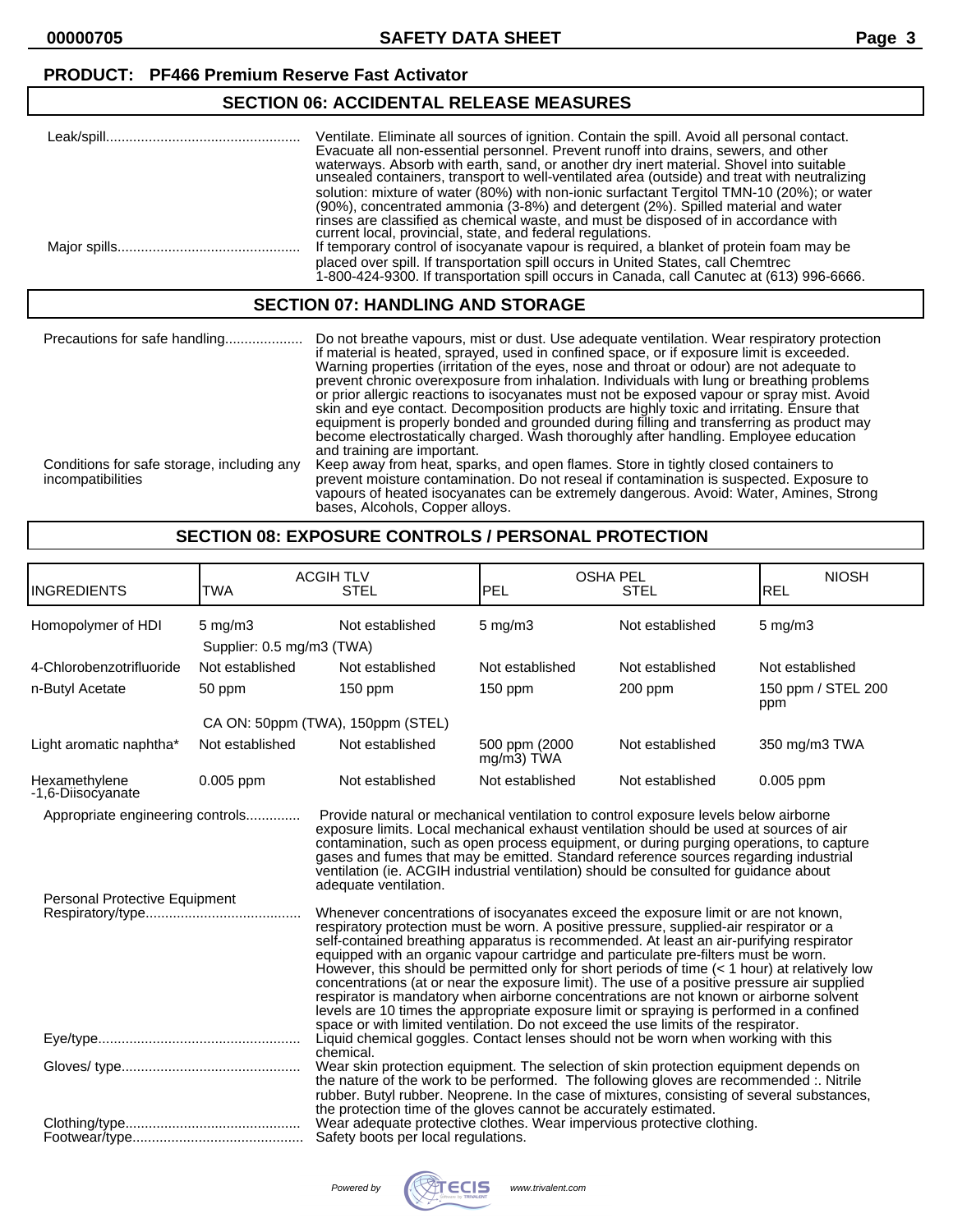#### **PRODUCT: PF466 Premium Reserve Fast Activator**

### **SECTION 08: EXPOSURE CONTROLS / PERSONAL PROTECTION**

| Emergency showers and eye wash stations should be available. Employees should wash<br>their hands and face before eating, drinking, or using tobacco products. Educate and train                                                                                                                                                                                                                                                                                                                                                                                                                          |
|-----------------------------------------------------------------------------------------------------------------------------------------------------------------------------------------------------------------------------------------------------------------------------------------------------------------------------------------------------------------------------------------------------------------------------------------------------------------------------------------------------------------------------------------------------------------------------------------------------------|
| employees on the safe use and handling of the product.<br>Medical supervision of all employees who handle or come in contact with isocyanates is<br>recommended. These should include preemployment and periodic medical examinations<br>with pulmonary function test (FEC, FVC as a minimum). Persons with asthmatic-type<br>conditions, chronic bronchitis, other chronic respiratory diseases or recurring skin eczema<br>or sensitization should be excluded from working with isocyanates. Once a person is<br>diagnosed as sensitized to an isocyanate, no further exposure can be permitted. These |
| should include preemployment and periodic medical examinations with pulmonary function<br>test (fev, fvc as a minimum). Persons with asthmatic-type conditions, chronic bronchitis,<br>other chronic respiratory diseases or recurrant skin eczema or sensitization should be<br>excluded from working with isocyanates. Once a person is diagnosed as sensitized to an<br>isocyanate, no further exposure can be permitted.                                                                                                                                                                              |

# **SECTION 09: PHYSICAL AND CHEMICAL PROPERTIES**

| Appearance/Physical state                      | Liauid.                                           |
|------------------------------------------------|---------------------------------------------------|
|                                                | Clear to pale yellow.                             |
|                                                | Characteristic odour.                             |
|                                                | Not available.                                    |
|                                                | Not applicable.                                   |
| Melting / Freezing point (deg C)               | Not available.                                    |
| Initial boiling point / boiling range (deg C). | $>$ 100 $^{\circ}$ C.                             |
| Flash point (deg C), method                    | 29 °C. (estimate; lowest flash point ingredient). |
|                                                | Not available.                                    |
| Flammability (solids and gases)                | Not applicable. Flammable liquid.                 |
| Upper flammable limit (% vol)                  | 10.5.                                             |
| Lower flammable limit (% vol)                  | 0.9.                                              |
| Vapour pressure (mm Hg)                        | Not available.                                    |
|                                                | $>1$ .                                            |
| Relative Density (Specific Gravity)            | 1.145.                                            |
|                                                | 9.56.                                             |
|                                                | Practically insoluble in water.                   |
| Partition coefficient - n-octanol/water        | Not available.                                    |
| Auto ignition temperature (deg C)              | Not available.                                    |
| Decomposition temperature                      | Not available.                                    |
|                                                | 15 sec Zahn #2.                                   |
|                                                |                                                   |
|                                                | 1.32 lb/USG; 158.2 g/L.                           |

### **SECTION 10: STABILITY AND REACTIVITY**

|                                                                                                                   | Contact with moisture, other materials that react with isocyanates, or temperatures above<br>177 C, may cause polymerization.                                                                                                                                                                                                                          |
|-------------------------------------------------------------------------------------------------------------------|--------------------------------------------------------------------------------------------------------------------------------------------------------------------------------------------------------------------------------------------------------------------------------------------------------------------------------------------------------|
|                                                                                                                   | Stable at normal temperatures and pressures.                                                                                                                                                                                                                                                                                                           |
| Possibility of hazardous reactions                                                                                | Contact with moisture or other materials that react with isocyanates may cause<br>polymerization.                                                                                                                                                                                                                                                      |
| Conditions to avoid, including static  Avoid heat, spark, open flames. Moisture.<br>discharge, shock or vibration |                                                                                                                                                                                                                                                                                                                                                        |
| Hazardous decomposition products                                                                                  | Water, Amines, Strong bases, Alcohols, Copper alloys. Strong oxidizing agents.<br>No hazardous decomposition products when stored and handled correctly. Thermal<br>decomposition may produce acrid smoke and irritating fumes. Oxides of carbon (CO,CO2).<br>Oxides of nitrogen. Hydrogen cyanide. Isocyanates. Hydrogen chloride. Hydrogen fluoride. |

### **SECTION 11: TOXICOLOGICAL INFORMATION**

| IINGREDIENTS                    | LC50                                                      | LD50                                                         |
|---------------------------------|-----------------------------------------------------------|--------------------------------------------------------------|
| Homopolymer of HDI              | 390-453 mg/m3 rat 4 hours                                 | > 5,000 mg/kg (rat, oral);<br>> 5,000 mg/kg (rabbit, dermal) |
| 4-Chlorobenzotrifluoride        | 4479 ppm                                                  | >6,800 mg/kg (rat oral);<br>>2,700 mg/kg (rabbit dermal)     |
| n-Butyl Acetate                 | $5.2 \text{ mg/L}$<br>>33 mg/L vapour,<br>(rat) dust/mist | 10760 mg/kg (rat, oral)<br>14112 mg/kg (rabbit, dermal)      |
| Light aromatic naphtha*         | 10.2 mg/L (inhal, hr.)                                    | >3400 mg/kg (oral, rat).<br>>2000<br>mg/kg (dermal, rabbit)  |
| Hexamethylene -1,6-Diisocyanate | 22 ppm 4 hours rat                                        | 738 mg/kg rat oral 593 mg/kg<br>rabbit dermal                |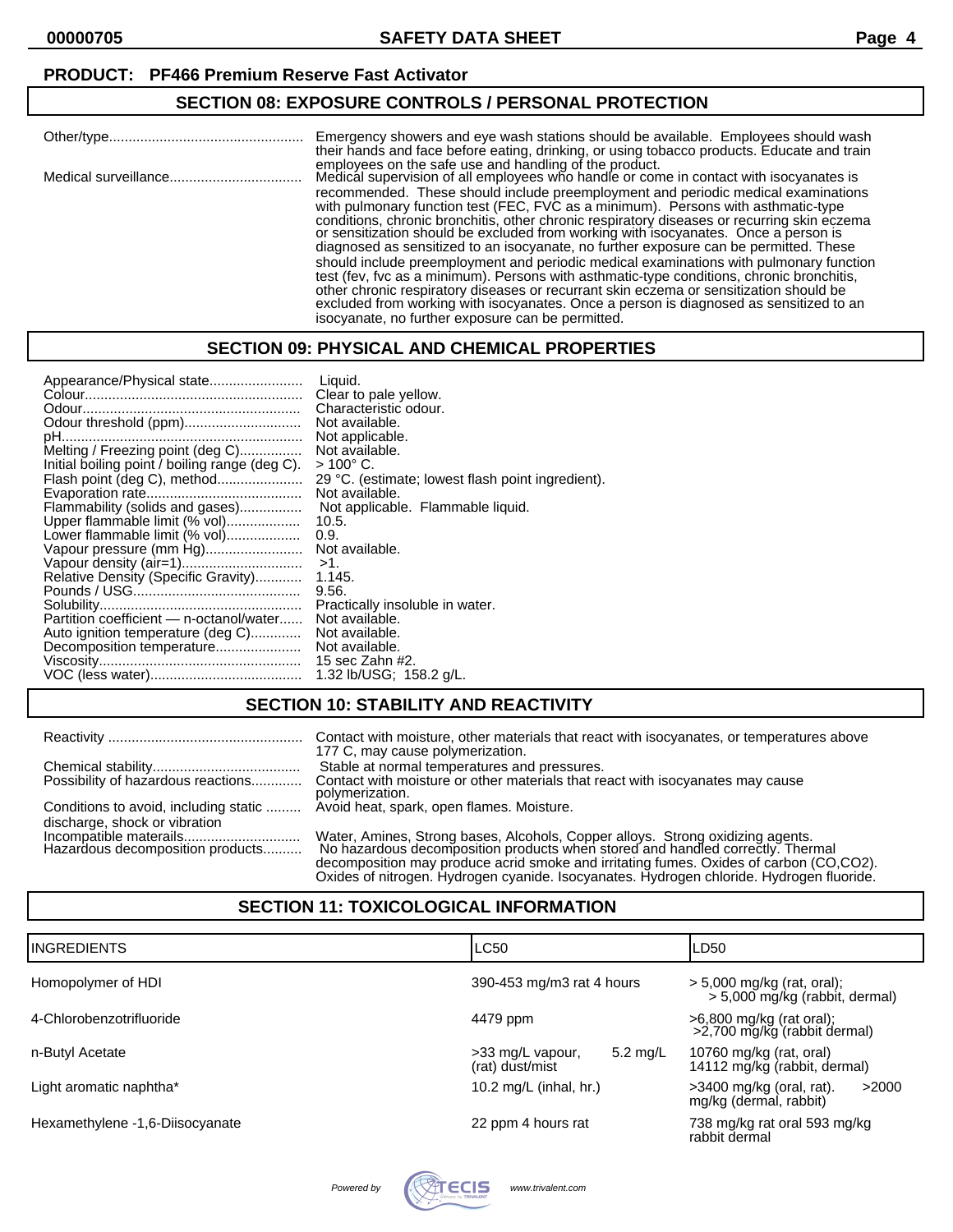#### **PRODUCT: PF466 Premium Reserve Fast Activator**

# **SECTION 11: TOXICOLOGICAL INFORMATION**

| Symptoms related to the physical, chemical<br>and toxicological characteristics |                                                                                                                                                                                                                                                                                                                                                                                                                                                                                                                                                                                                                                                                                                                                                                                                                                                                                                                                                                                                                                                                                                                                                |
|---------------------------------------------------------------------------------|------------------------------------------------------------------------------------------------------------------------------------------------------------------------------------------------------------------------------------------------------------------------------------------------------------------------------------------------------------------------------------------------------------------------------------------------------------------------------------------------------------------------------------------------------------------------------------------------------------------------------------------------------------------------------------------------------------------------------------------------------------------------------------------------------------------------------------------------------------------------------------------------------------------------------------------------------------------------------------------------------------------------------------------------------------------------------------------------------------------------------------------------|
|                                                                                 | Causes skin irritation. Causes reddening, stinging and swelling. Persons previously<br>sensitized can experience allergic reaction with symptoms of reddening, itching, swelling<br>and rash.                                                                                                                                                                                                                                                                                                                                                                                                                                                                                                                                                                                                                                                                                                                                                                                                                                                                                                                                                  |
|                                                                                 | Not available.<br>Causes eye irritation. Can cause tearing, reddening and swelling. May cause temporary<br>corneal damage. Vapours can produce irritation. Symtoms include tearing and reddening.                                                                                                                                                                                                                                                                                                                                                                                                                                                                                                                                                                                                                                                                                                                                                                                                                                                                                                                                              |
|                                                                                 | Isocyanate vapour/mists at concentrations above the exposure limits can irritate (burning<br>sensation) the mucous membranes in the respiratory tract. This can cause a runny nose,<br>sore throat, coughing, chest discomfort, difficult breathing and reduced pulmonary<br>functioning. Persons with preexisting, nonspecific bronchial hyperreactivity can respond to<br>concentrations below the exposure limit with similar symptoms as well as asthma attack.<br>Exposure well above the exposure limit may lead to bronchitis, bronchial spasm and<br>pulmonary edema. Chemical or hypersensitive pneumonitis, with flu-like symptoms has<br>also been reported. These symptoms can be delayed up to several hours after exposure.<br>Solvent vapours may be irritating to the eyes, nose and throat, resulting in redness, burning<br>and itching of eyes, dryness of the throat and tightness in the chest. Breathing of high<br>vapour concentrations may cause anesthetic effects and serious health effects. Excessive<br>inhalation of vapours can cause respiratory irritation, dizziness, headache, nausea and<br>asphyxiation. |
|                                                                                 | May be harmful or fatal if swallowed. May cause central nervous system effects such as<br>headache, nausea, vomiting and weakness.                                                                                                                                                                                                                                                                                                                                                                                                                                                                                                                                                                                                                                                                                                                                                                                                                                                                                                                                                                                                             |
| Effects of chronic exposure                                                     | As a result of previous repeated overexposure or a single large dose, certain individuals develop sensitization which will cause them to react to a later exposure to product at levels<br>well below the exposure limit. Symptoms including chest tightness, wheezing, cough,<br>shortness of breath or asthma attack, could be immediate or delayed. There are reports                                                                                                                                                                                                                                                                                                                                                                                                                                                                                                                                                                                                                                                                                                                                                                       |
|                                                                                 | that once sensitized, an individual can experience these symptoms upon exposure to dust,<br>cold air or other irritants. This increased lung sensitivity can persist for weeks and, in<br>severe cases, for several years. Sensitization can be permanent. Prolonged or repeated<br>exposure may cause lung damage, including a decrease in lung function. Prolonged<br>vapour contact may cause conjunctivitis. Prolonged skin contact may cause reddening, swelling, rash, scaling, blistering, and in some cases, sensitization. Chronic exposure to<br>organic solvents may cause permanent brain and nervous system damage. Intentional<br>misuse by deliberately concentrating and inhaling this product may be harmful or fatal.                                                                                                                                                                                                                                                                                                                                                                                                        |
|                                                                                 | None of the components present in this material at concentrations equal to or greater than<br>0.1% are listed by IARC, NTP, OSHA or ACGIH as a carcinogen.                                                                                                                                                                                                                                                                                                                                                                                                                                                                                                                                                                                                                                                                                                                                                                                                                                                                                                                                                                                     |
| Sensitizing capability of material<br>Specific Target Organ Toxicity            | No component of this product present at levels greater than or equal to 0.1%.<br>May cause sensitization by inhalation. May cause sensitization by skin contact.<br>May cause drowsiness or dizziness. May cause respiratory irritation.                                                                                                                                                                                                                                                                                                                                                                                                                                                                                                                                                                                                                                                                                                                                                                                                                                                                                                       |

### **SECTION 12: ECOLOGICAL INFORMATION**

| Product data not available. |
|-----------------------------|
|                             |

### **SECTION 13: DISPOSAL CONSIDERATIONS**

and methods of disposal, including any<br>contaminated packaging

Information on safe handling for disposal . Dispose of waste in accordance with all applicable Federal, Provincial/State and local regulations. Empty containers must be handled with care due to product residue.

#### **SECTION 14: TRANSPORT INFORMATION**

|                              | UN1263 - PAINT RELATED MATERIAL - Class 3 - Packing Group III - This product meets       |
|------------------------------|------------------------------------------------------------------------------------------|
|                              | the limited quantity exemption when packaged in containers less than 5 liters.           |
|                              |                                                                                          |
|                              | the limited quantity exemption when packaged in containers less than 5 liters . Refer to |
|                              | 49CRF 172.101 for additional non-bulk packaging requirements.                            |
|                              | UN1263 - PAINT RELATED MATERIAL - Class 3 - Packing Group III. Limited Quantity.         |
|                              | Do not ship by air without checking appropriate IATA regulations.                        |
| IMDG Classification (Marine) | UN1263 - PAINT RELATED MATERIAL - Class 3 - Packing Group III - EmS: F-E S-E.            |
|                              | Limited Quantity.                                                                        |
|                              | Potential marine pollutant.                                                              |
|                              | In accordance with Part 2.2.1 of the Transportation of Dangerous Goods Regulations (July |
|                              | 2, 2014) - we certify that classification of this product is correct                     |